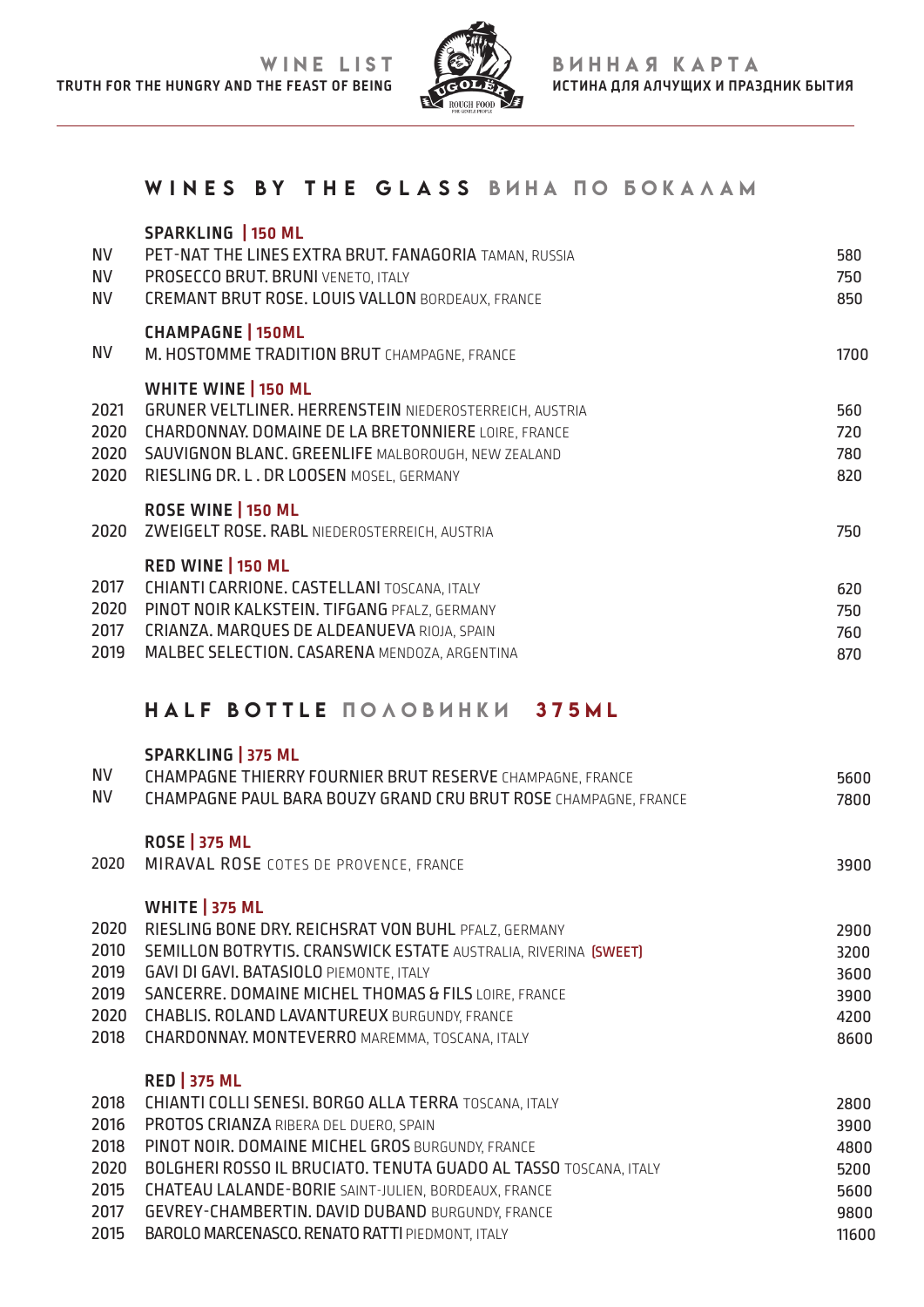

## BUBBLES VS TROUBLES ИГРИCТЫЕ 750 ML

|              | <b>SPARKLING + SIDRE   ИГРИСТЫЕ</b>                                                                                   |       |
|--------------|-----------------------------------------------------------------------------------------------------------------------|-------|
| <b>NV</b>    | MAGNATUM ROSE EXTRA BRUT. LEFKADIA RUSSIA                                                                             | 3500  |
| <b>NV</b>    | SIDRE BRUT. ERIC BORDELET NORMANDIE, FRANCE                                                                           | 3600  |
| <b>NV</b>    | BOUVET 1851 BRUT. BOUVET LADUBAY LOIRE, FRANCE                                                                        | 3900  |
| <b>NV</b>    | PET-NAT BRUT. CASA BELFI VENETO, ITALY                                                                                | 4200  |
| <b>NV</b>    | PET-NAT BRUT ROSE. VORIA SICILY, ITALY                                                                                | 4700  |
| <b>NV</b>    | PROSECCO VALDOBBIADENE SUPERIORE QUARTESE BRUT. RUGGERI VENETO, ITALY                                                 | 4900  |
| <b>NV</b>    | PINOT NOIR EXTRA BRUT. CLAROSCURO MENDOZA, ARGENTINA                                                                  | 5200  |
| 2019         | BLANC DE BLANCS BRUT. RAVENTOS I BLANC CATALONIA, SPAIN                                                               | 5600  |
| <b>NV</b>    | <b>CREMANT D'ALSACE BRUT. PIERRE NAIGEON BURGUNDY, FRANCE</b>                                                         | 5800  |
| 2011         | SEKT BLANC DE BLANC. BERNHARD HUBER BRUT NATURE BADEN, GERMANY                                                        | 9600  |
|              | <b>CHAMPAGNE   ШАМПАНЬ 750 ML</b>                                                                                     |       |
| <b>NV</b>    | SERGE MATHIEU BLANC DE NOIRS BRUT                                                                                     | 9600  |
| <b>NV</b>    | BOUTILLEZ MARCHAND BLANC DE BLANCS 1ER CRU BRUT                                                                       | 11800 |
| <b>NV</b>    | <b>M.HOSTOMME BRUT ROSE</b>                                                                                           | 12500 |
| 2018         | LAHERTE FRERES BLANC DE BLANCS BRUT NATURE                                                                            | 14800 |
| <b>NV</b>    | DIEBOLT-VALLOIS BLANC DE BLANCS BRUT PRESTIGE                                                                         | 16500 |
| <b>NV</b>    | <b>GIMONNET ROSE DE BLANCS 1-ER CRU BRUT</b>                                                                          | 17500 |
| <b>NV</b>    | LOUIS ROEDERER COLLECTION 242 BRUT                                                                                    | 17800 |
| <b>NV</b>    | ANDRE CLOUET EN JOUR DE 1911 BLANC DE NOIRS BRUT                                                                      | 19200 |
| <b>NV</b>    | HENRI GIRAUD DAME-JANE BRUT ROSE                                                                                      | 21600 |
| <b>NV</b>    | FREREJEAN FRERES 1-ER CRU BLANC DE BLANCS BRUT                                                                        | 27500 |
|              | ROSE 750 ML                                                                                                           |       |
|              |                                                                                                                       |       |
| 2020         | ZWEIGELT ROSE. RABL NIEDEROSTERREICH, AUSTRIA                                                                         | 3750  |
| 2021         | KRASNAIA GORKA ROSE. GALITSKIY AND GALITSKIY KRASNODAR, RUSSIA                                                        | 4500  |
| 2019<br>2021 | MARSANNAY PINOT NOIR ROSE. DOMAINE CLAIR-DAU BURGUNDY, FRANCE<br>ROSE ET OR. CHATEAU MINUTY COTES DE PROVENCE, FRANCE | 6700  |
|              |                                                                                                                       | 8900  |
|              | ORANGE 750 ML                                                                                                         |       |
|              | 2020 MUSCAT ORANGE. BELBEK SEVASTOPOL, CRIMEA, RUSSIA                                                                 | 2900  |
|              | 2020 KITE DUCK. JOAO PATO (AKA DUCKMAN) BAIRRADA, PORTUGAL                                                            | 4500  |
| 2018         | MALVAZIJA. KORENIKA & MOSKON SLOVENSKA ISTRA, SLOVENIA                                                                | 4800  |
| 2018         | FEEL GOOD. FREDERIC COSSARD BURGUNDY, FRANCE                                                                          | 9600  |
| 2013         | PINOT GRIS. ANNE ET JEAN-FRANCOIS GANEVAT ALSACE                                                                      | 11200 |
| 2016         | DETTORI BIANCO. TENUTE DETTORI SARDINIA, ITALY                                                                        | 12500 |
|              | NATURAL HATYPAADHDE BUHA 750 ML                                                                                       |       |
|              | DON'T PANIC THIS IS ORGANIC   БЕЛЫЕ НАТУРАЛЬНЫЕ ВИНА                                                                  |       |
| 2019         | VERMENTINO LE CALOCHIE. CAMIGLIANO TUSCANY, ITALY                                                                     | 5600  |
| 2019         | NEDJMA. LA RAISIN ET L'ANGE RHONE, FRANCE                                                                             | 5800  |
| 2018         | CHARDONNAY PATCHWORK. BENEDICTE & STEPHANE TISSOT JURA, FRANCE                                                        | 9800  |
|              | <b>STRANGER THINGS   КРАСНЫЕ НАТУРАЛЬНЫЕ ВИНА</b>                                                                     |       |
|              | 2018 GAMAY MIGNON. DAMIEN COQUELET BURGUNDY, FRANCE                                                                   | 4500  |

- 2018 GAMAY MIGNON. DAMIEN COQUELET BURGUNDY, FRANCE
- 2020 BIZONA BW-555. TENUTA MACCHIAROLA PUGLIA, ITALY
- 2020 CHAMMI TERRE SICILIANE ROSSO. VITEADOVEST SICILIA, ITALY 2015 DD ARBOIS. BENEDICTE&STEPHANE TISSOT JURA, FRANCE
- 2015 Y A PAS DE MAIS VIEILLES VIGNES. DOMAINE PHILIPPE CHATILLON BURGUNDY, FRANCE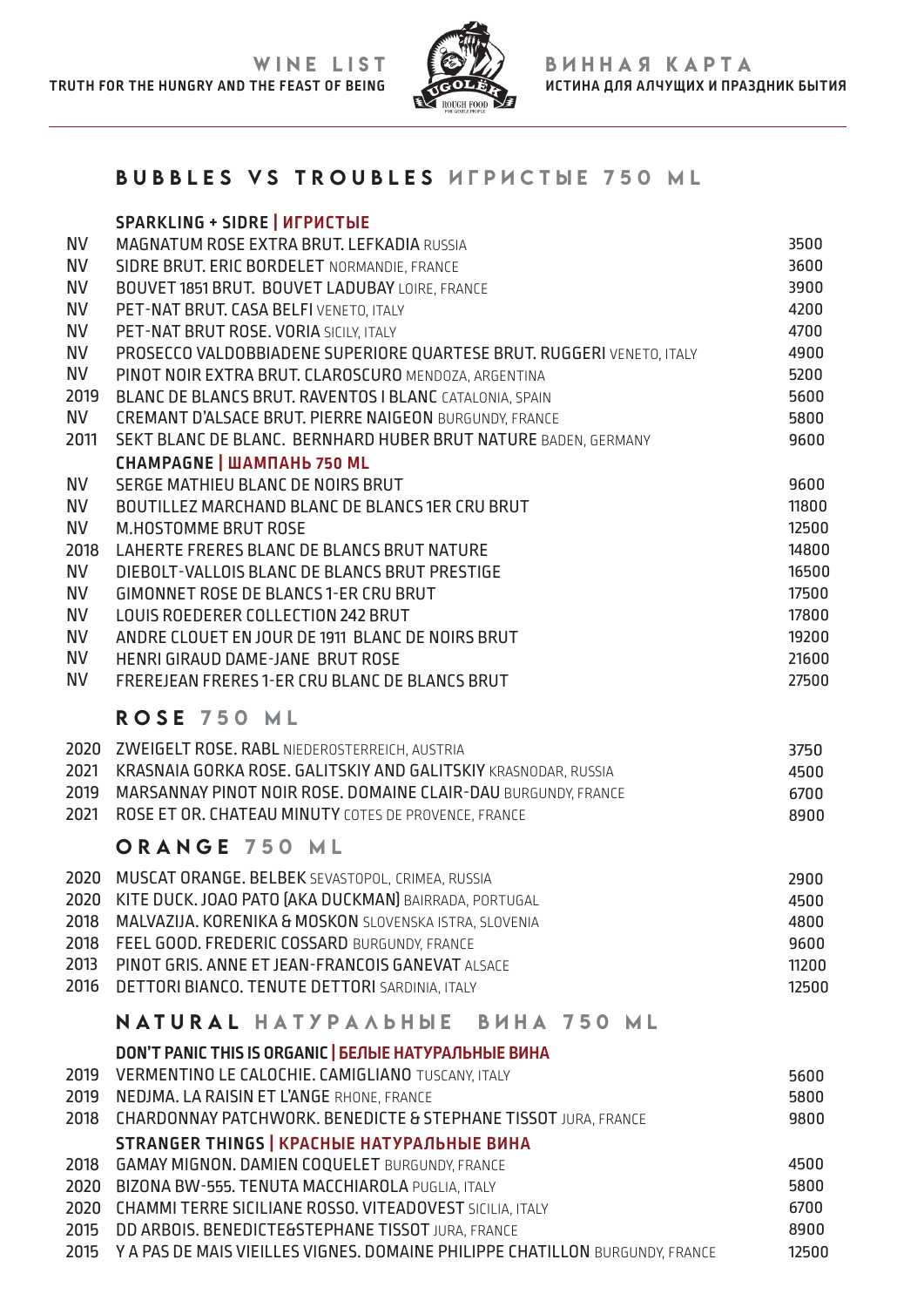

### WHITE 750 ML

### **FRANCE | ФРАНЦИЯ**

| 2019         | MUSCADET CLOS PERRAUD VIEILLES VIGNES. HUTEAU BOULANGER LOIRE                              | 3900          |
|--------------|--------------------------------------------------------------------------------------------|---------------|
| 2020         | <b>GEWURZTRAMINER RESERVE. GUSTAVE LORENTZ ALSACE</b>                                      | 6200          |
| 2014         | RIESLING LIEU-DIT SCHIEFERBERG. DOMAINE BOHN ALSACE                                        | 6700          |
| 2020         | <b>CHARDONNAY VIEILLES VIGNES. DOMAINE JEAN CHARTRON BURGUNDY</b>                          | 6800          |
| 2020         | POUILLY-FUME CUVEE LES ALOUETTES. JEAN-MAX ROGER LOIRE                                     | 7200          |
| 2019         | LE G DE CHATEAU GUIRAUD. CHATEAU GUIRAU BORDEAUX                                           | 7600          |
| 2020         | SANCERRE LA MOUSSIERE, ALPHONSE MELLOT LOIRE                                               | 7900          |
| 2018         | LE PETIT BUISSON. CLOS DE TUE-BOEUF LOIRE                                                  | 8200          |
| 2019         | ANJOU EFFUSION. DOMAINE PATRICK BADOUIN LOIRE                                              | 8600          |
| 2019         | <b>CHABLIS 1ER CRU COTE DE LECHET, DOMAINE BERNARD DEFAIX BURGUNDY</b>                     | 9200          |
| 2018         | POUILLY-FUISSE. DOMAINE DOMINIQUE CORNIN BURGUNDY                                          | 9800          |
| 2018         | <b>CHABLIS 1ER CRU FOURCHAUME. DOMAINE JEAN-CLAUDE BESSIN BURGUNDY</b>                     | 12200         |
| 2018         | MEURSAULT. DOMAINE PHILIPPE CHAVY BURGUNDY                                                 | 14500         |
| 2018         | SAINT-ROMAIN COMBE BAZIN. CHANTEREVES BURGUNDY                                             | 15600         |
| 2015         | SAVIGNY LES BEAUNE, SARNIN-BERRUX BURGUNDY                                                 | 16800         |
| 2018         | PULIGNY-MONTRACHET 1ER CRU LES PERRIERES. DOMAINE JEAN-LOUIS CHAVY BURGUNDY                | 24500         |
|              |                                                                                            |               |
|              | <b>ITALY   ИТАЛИЯ</b>                                                                      |               |
| 2020         | <b>INZOLIA. CANTINE PELLEGRINO SICILIA</b>                                                 | 3800          |
| 2018         | VERDICCHIO DEI CASTELLI DI JESI CLASSICO SUPERIORE. ANDREA FELICI MARCHE                   | 4200          |
| 2020         | VERMENTINO ETICHETTA GRIGIA. LUNAE BOSONI LIGURIA                                          | 4800          |
| 2017         | FRIULANO COLLIO. VILLA RUSSIZ FRIULI                                                       | 5600          |
| 2019         | FIANO DI AVELLINO. FONZONE CAMPANIA                                                        | 6200          |
| 2018         | PINOT BIANCO SCHULTHAUSER. SAN MICHELE-APPIANO ALTO ADIGE                                  | 7800          |
| 2019<br>2019 | <b>VERSANTE NORD. EDUARDO TORRES SICILIA</b>                                               | 8600          |
| 2018         | SAUVIGNON BLANC TANNENBERG. MANINCOR ALTO ADIGE<br><b>CHARDONNAY, VIE DI ROMANS FRIULI</b> | 9800<br>11800 |
| 2017         | BATAR. QUERCIABELLA TOSCANA                                                                | 16500         |
|              |                                                                                            |               |
|              | GERMANY/AUSTRIA   ГЕРМАНИЯ/АВСТРИЯ                                                         |               |
| 2020         | SAUVIGNON BLANC. SATTLERHOF STEIERMARK, AUSTRIA ALCOHOL-FREE   BE3AJIKOFOJIBHOE            | 3200          |
| 2020         | <b>GRUNER VELTLINER LOSS. RABL KAMPTAL, AUSTRIA</b>                                        | 3700          |
| 2020         | RIESLING. MEULENHOF MOSEL, GERMANY                                                         | 4500          |
| 2020         | SCHEUREBE. KUHLING-GILLOT RHEINHESSEN, GERMANY                                             | 5600          |
| 2016         | RIESLING RUDESHEIMER. KLOSTER EBERBACH RHEINGAU, GERMANY                                   | 6900          |
| 2018         | RIESLING SCHIEFERTERRASSEN. HEYMANN-LOWENSTEIN MOSEL, GERMANY                              | 8700          |
| 2019         | WEISSBURGUNDER GG KIRSCHGARTEN. PHILIPP KUHN BADEN, GERMANY                                | 9800          |
| 2015         | RIESLING LOIBENBERG. PICHLER-KRUTZLER WACHAU, AUSTRIA                                      | 12500         |
|              | <b>OTHER COUNTRIES   APYFUE CTPAHbI</b>                                                    |               |
| 2021         | RIESLING. BELBEK SEVASTOPOL, CRIMEA, RUSSIA                                                | 2800          |
| 2020         | VERDEJO. PRADOREY RUEDA, SPAIN                                                             | 3600          |
| 2021         | GEWURZTRAMINER-MOSCATO. PAGO CASA GRAN VALENCIA, SPAIN                                     | 3900          |
| 2019         | XARELLO ULLS DE MEL. ELS VINYERONS PENEDES, SPAIN                                          | 4600          |
| 2018         | VIOGNIER-ROUSSANNE. SUTHERLAND ELGIN, SOUTH AFRICA                                         | 4900          |
| 2021         | SAUVIGNON BLANC HAKA, RA NUI MALBOROUGH, NEW ZEALAND                                       | 5200          |
| 2018         | ALBARINO PRIME. PACO&LOLA RIAS BAIXAS, SPAIN                                               | 6900          |
| 2018         | CHARDONNAY CROSSBARN. PAUL HOBBS SONOMA COAST, USA                                         | 9800          |
|              |                                                                                            |               |